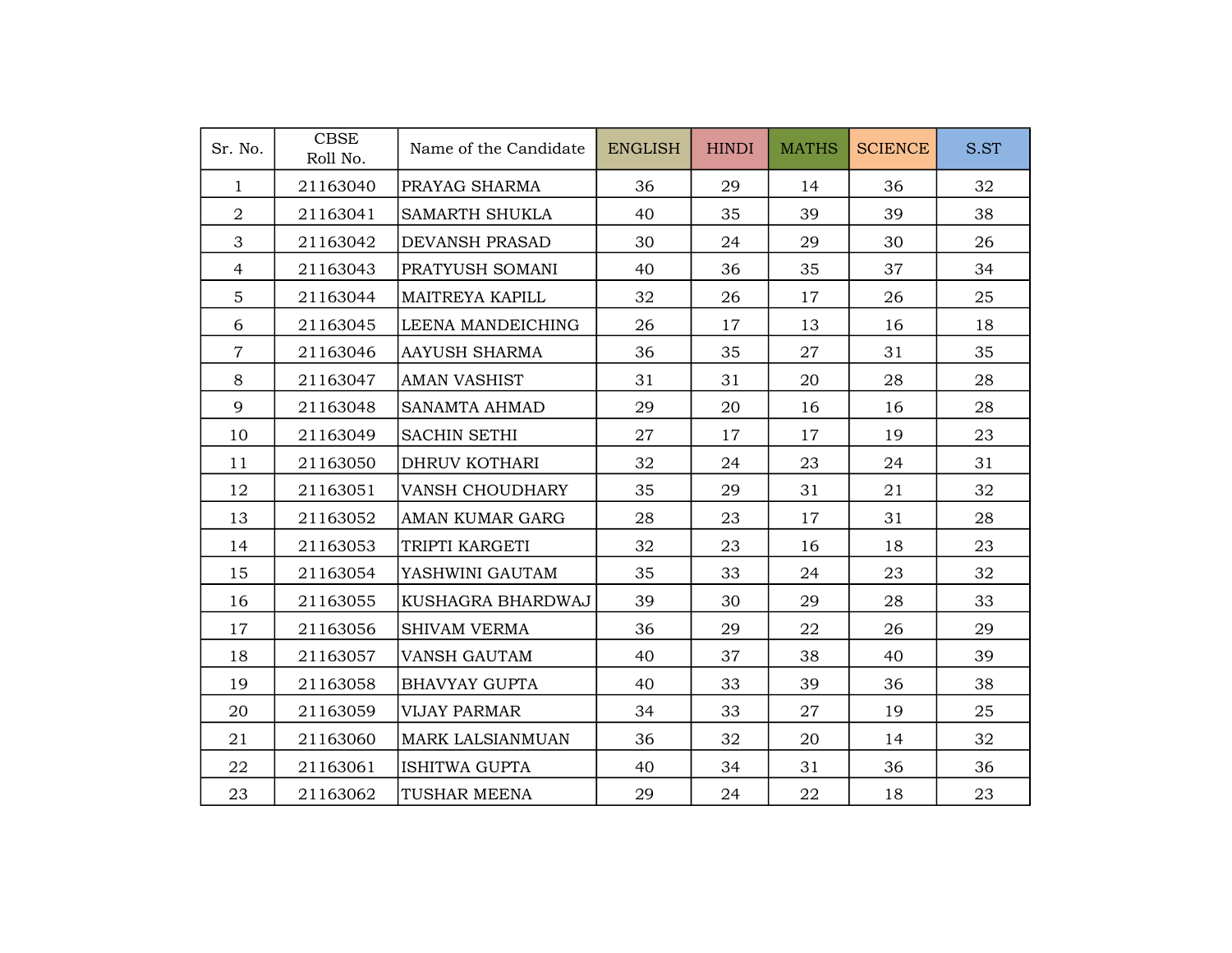| 24 | 21163063 | <b>DIVYANSHU</b>          | 36 | 35 | 36 | 32 | 31 |
|----|----------|---------------------------|----|----|----|----|----|
| 25 | 21163064 | <b>MAHEK SINGH</b>        | 40 | 29 | 24 | 34 | 35 |
| 26 | 21163065 | <b>SUJAY UPRETI</b>       | 40 | 36 | 31 | 38 | 34 |
| 27 | 21163066 | <b>SURBHI SHARMA</b>      | 35 | 29 | 24 | 20 | 32 |
| 28 | 21163067 | KAIVALYA CHAUHAN          | 40 | 37 | 36 | 39 | 38 |
| 29 | 21163068 | <b>HEMA SHARMA</b>        | 28 | 28 | 21 | 20 | 23 |
| 30 | 21163069 | TANSHVI BARHALA           | 24 | 17 | 19 | 16 | 24 |
| 31 | 21163070 | RISHABH KUMAR             | 36 | 28 | 30 | 27 | 33 |
| 32 | 21163071 | <b>AYUSH ASHISH KHARW</b> | 32 | 30 | 26 | 20 | 24 |
| 33 | 21163072 | <b>HARSH SINGH</b>        | 24 | 21 | 24 | 17 | 25 |
| 34 | 21163073 | <b>DHRUV SINGH</b>        | 34 | 33 | 34 | 36 | 35 |
| 35 | 21163074 | SHIKHA CHAUHAN            | 40 | 37 | 19 | 28 | 38 |
| 36 | 21163075 | <b>SRUTI CHAKRABORTY</b>  | 36 | 32 | 28 | 27 | 34 |
| 37 | 21163076 | <b>SANVI SINGHAL</b>      | 34 | 34 | 31 | 33 | 32 |
| 38 | 21163077 | PIYUSH DUBEY              | 32 | 31 | 24 | 32 | 34 |
| 39 | 21163078 | KUNAL SRIVASTAVA          | 27 | 29 | 21 | 21 | 30 |
| 40 | 21163079 | <b>EKALAVYA PRASAD</b>    | 28 | 24 | 16 | 24 | 31 |
| 41 | 21163080 | <b>AVANI LUNAWAT</b>      | 39 | 36 | 34 | 33 | 37 |
| 42 | 21163081 | VIRAJ SINGH KLER          | 38 | 29 | 19 | 22 | 24 |
| 43 | 21163082 | SHUBHANGI PANDEY          | 28 | 18 | 18 | 19 | 21 |
| 44 | 21163083 | PRATHAM SHARMA            | 33 | 32 | 29 | 32 | 32 |
| 45 | 21163084 | <b>BHAVISH AGRAWAL</b>    | 27 | 22 | 16 | 16 | 19 |
| 46 | 21163085 | <b>ANUNISHANT LAKRA</b>   | 27 | 25 | 19 | 15 | 26 |
| 47 | 21163086 | ABHINAV SINGH             | 29 | 23 | 17 | 15 | 29 |
| 48 | 21163087 | PRINCE CHAUHAN            | 24 | 29 | 22 | 27 | 35 |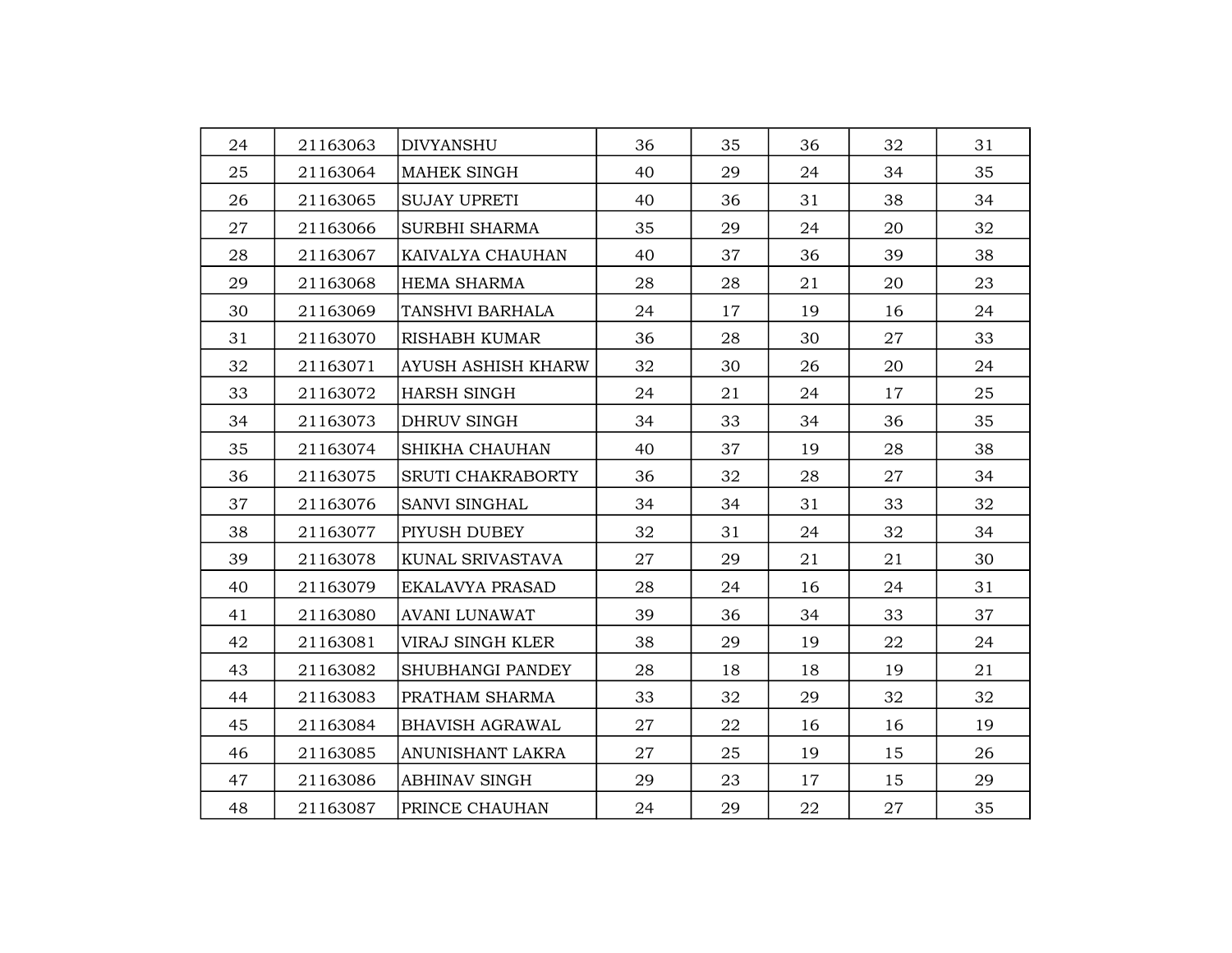| 49 | 21163088 | PRINCE KUMAR PATEL     | 25 | 29 | 24 | 13 | 23 |
|----|----------|------------------------|----|----|----|----|----|
| 50 | 21163089 | <b>ANTHONY</b>         | 32 | 25 | 30 | 22 | 28 |
| 51 | 21163090 | SHEMICHON MACHIRA      | 28 | 28 | 15 | 14 | 26 |
| 52 | 21163091 | <b>SHREYA SINGH</b>    | 34 | 32 | 18 | 25 | 28 |
| 53 | 21163092 | PRITHVI TYAGI          | 31 | 26 | 15 | 24 | 28 |
| 54 | 21163093 | PARAG BHARDWAJ         | 40 | 37 | 34 | 40 | 34 |
| 55 | 21163094 | <b>SALONI THAKUR</b>   | 37 | 28 | 29 | 30 | 27 |
| 56 | 21163095 | <b>ABHINAV ANAND</b>   | 35 | 24 | 24 | 25 | 23 |
| 57 | 21163096 | <b>IKJOT KAUR</b>      | 34 | 30 | 16 | 19 | 25 |
| 58 | 21163097 | <b>VARUN PARMAR</b>    | 32 | 24 | 27 | 26 | 26 |
| 59 | 21163098 | PRATHAM RAJ            | 38 | 34 | 32 | 35 | 36 |
| 60 | 21163099 | <b>SONIA CHOWDHARY</b> | 30 | 20 | 15 | 26 | 20 |
| 61 | 21163100 | PRAKHYAT PANDEY        | 33 | 32 | 37 | 32 | 32 |
| 62 | 21163101 | <b>KAVESH GAUTAM</b>   | 39 | 36 | 32 | 39 | 37 |
| 63 | 21163102 | YOGAKSHI CHAUHAN       | 39 | 38 | 32 | 39 | 36 |
| 64 | 21163103 | <b>AYUSH PAYAL</b>     | 37 | 35 | 32 | 32 | 33 |
| 65 | 21163104 | TANIYA GABRIEL         | 30 | 19 | 15 | 15 | 16 |
| 66 | 21163105 | <b>SHAGUN DAKSH</b>    | 35 | 36 | 29 | 35 | 29 |
| 67 | 21163106 | SURBHI JINDAL          | 32 | 32 | 22 | 22 | 32 |
| 68 | 21163107 | <b>ALOSHI SUNOJ</b>    | 36 | 34 | 25 | 33 | 39 |
| 69 | 21163108 | <b>MIHIR BHATI</b>     | 33 | 34 | 17 | 26 | 35 |
| 70 | 21163109 | AARYAN BHARDWAJ        | 34 | 34 | 28 | 37 | 35 |
| 71 | 21163110 | <b>ATIKSH CHAWLA</b>   | 35 | 32 | 36 | 34 | 36 |
| 72 | 21163111 | PRITHVI TONGER         | 28 | 24 | 13 | 15 | 19 |
| 73 | 21163112 | VANSH CHAUDHARY        | 32 | 30 | 35 | 24 | 30 |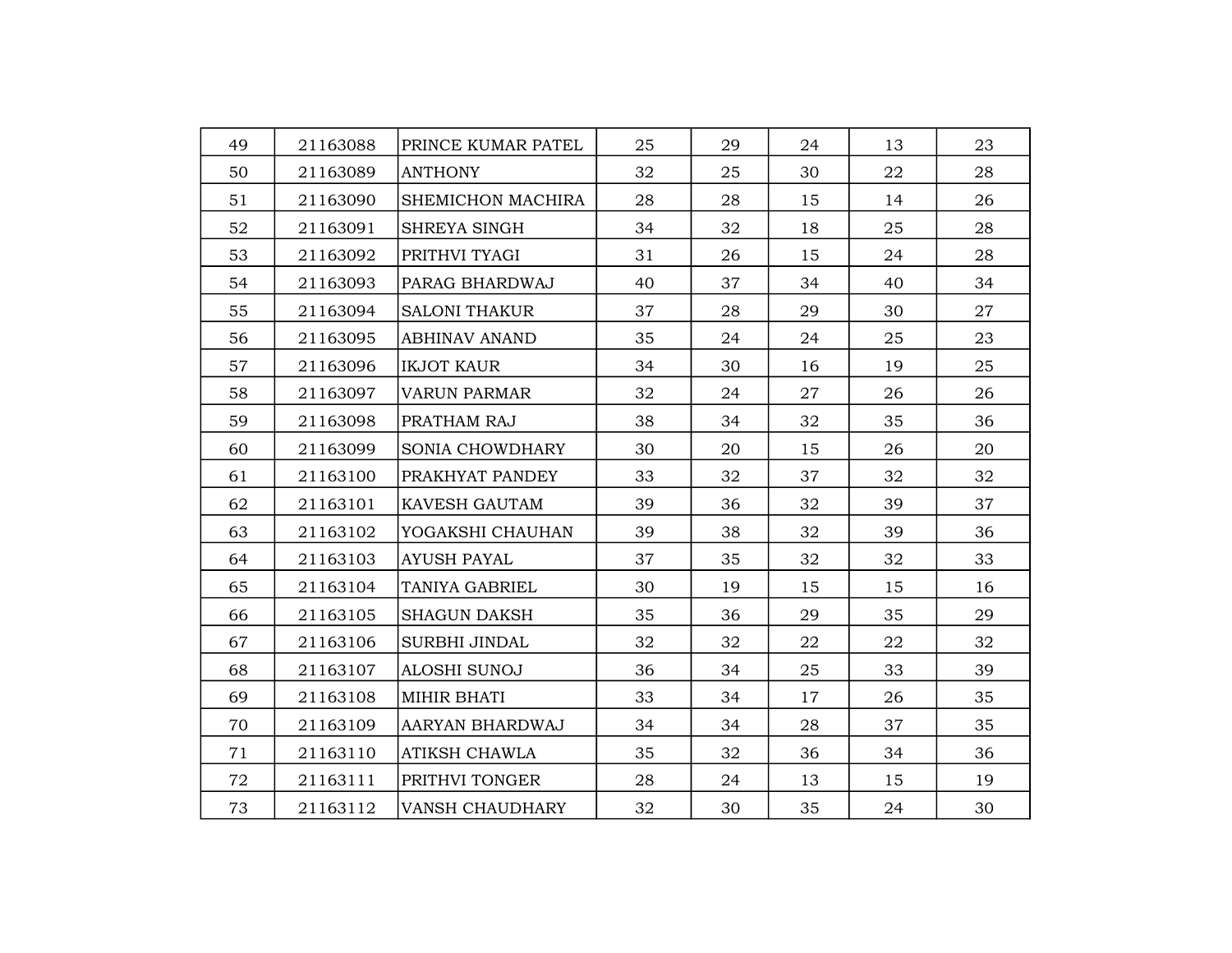| 74 | 21163113 | <b>JENNYA SHIVHARE</b>    | 36 | 30 | 31 | 36 | 37 |
|----|----------|---------------------------|----|----|----|----|----|
| 75 | 21163114 | JAI UPADHYAY              | 34 | 35 | 23 | 33 | 32 |
| 76 | 21163115 | <b>JASMINE KAUR BALA</b>  | 27 | 30 | 28 | 19 | 36 |
| 77 | 21163116 | SHIVANSH TRIPATHI         | 28 | 32 | 18 | 22 | 22 |
| 78 | 21163117 | <b>SHAURYA SINGH</b>      | 38 | 38 | 34 | 28 | 32 |
| 79 | 21163118 | ARYAN AGARWAL             | 38 | 38 | 40 | 40 | 39 |
| 80 | 21163119 | CHETANYA BALIYAN          | 29 | 21 | 23 | 24 | 22 |
| 81 | 21163120 | HANSIKA SHARMA            | 32 | 28 | 20 | 16 | 21 |
| 82 | 21163121 | <b>RAKSHIT MISHRA</b>     | 35 | 36 | 38 | 38 | 39 |
| 83 | 21163122 | <b>DILIP SINGH</b>        | 30 | 31 | 16 | 34 | 26 |
| 84 | 21163123 | <b>JUZI IBTISAM</b>       | 35 | 29 | 23 | 21 | 26 |
| 85 | 21163124 | PUSHKAR SAINI             | 39 | 35 | 35 | 37 | 38 |
| 86 | 21163125 | TUSHAR RANA               | 36 | 35 | 20 | 26 | 20 |
| 87 | 21163126 | LOVISH BIDHURI            | 36 | 35 | 15 | 18 | 24 |
| 88 | 21163127 | <b>SHRAVANI</b>           | 27 | 23 | 14 | 18 | 24 |
| 89 | 21163128 | <b>ABHIROOP CHANDRA</b>   | 35 | 31 | 37 | 32 | 32 |
| 90 | 21163129 | PRAKRITI BHATI            | 35 | 32 | 14 | 19 | 28 |
| 91 | 21163130 | <b>VAIBHAV CHAUDHARY</b>  | 29 | 31 | 31 | 21 | 30 |
| 92 | 21163131 | <b>VANSHIKA CHAUDHARY</b> | 29 | 30 | 19 | 29 | 36 |
| 93 | 21163132 | PURAV SHARMA              | 36 | 31 | 22 | 22 | 27 |
| 94 | 21163133 | <b>KAUSHIKI K RAWAT</b>   | 31 | 27 | 17 | 19 | 25 |
| 95 | 21163134 | <b>ARYAN GUPTA</b>        | 37 | 28 | 32 | 25 | 35 |
| 96 | 21163135 | <b>AMAN SINGH</b>         | 35 | 32 | 36 | 33 | 34 |
| 97 | 21163136 | <b>SHABD BANSAL</b>       | 35 | 33 | 35 | 40 | 34 |
| 98 | 21163137 | <b>ADITYA KAUSHIK</b>     | 23 | 26 | 20 | 24 | 28 |